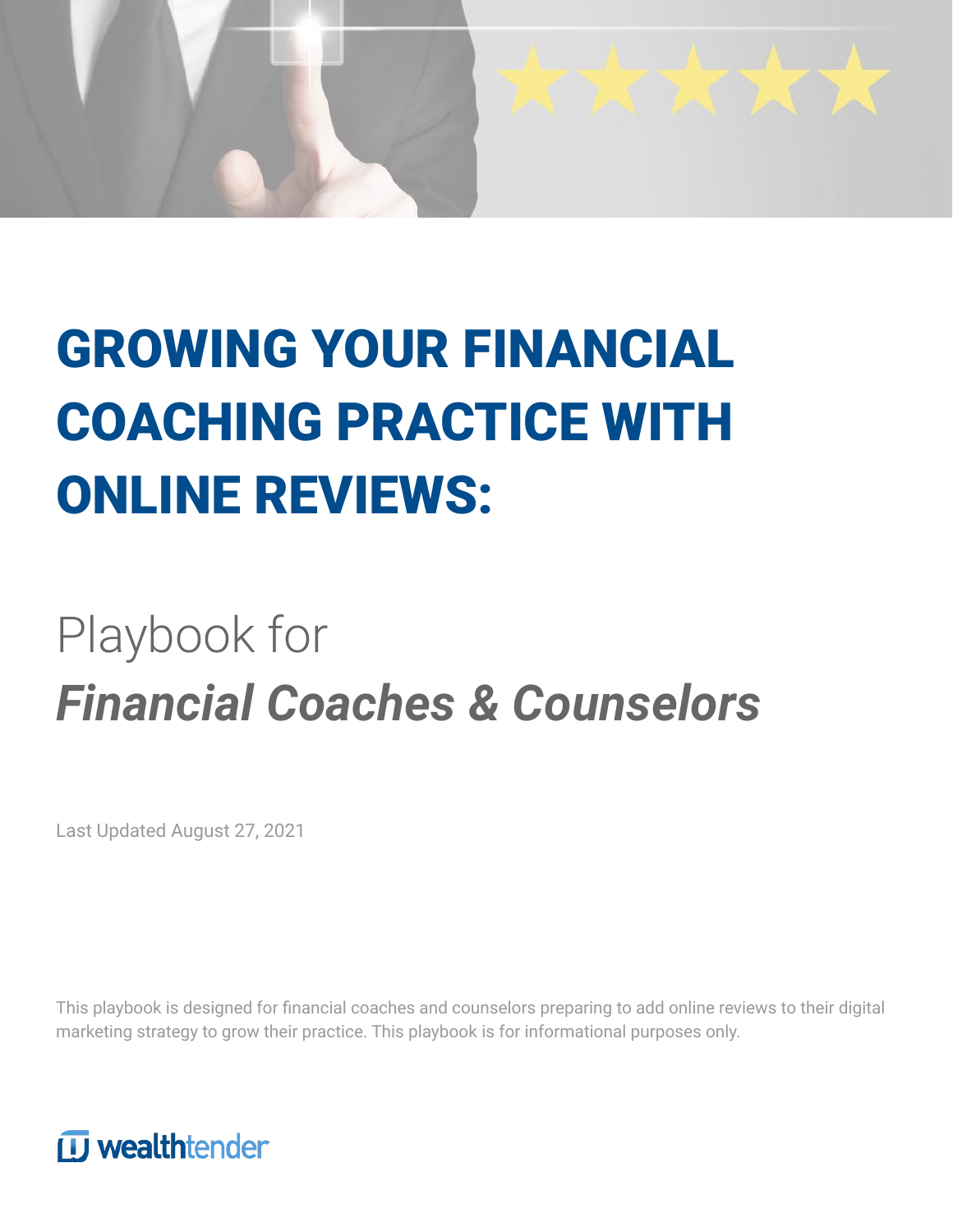

# The world has changed. Consumer expectations have evolved. *Is your marketing keeping pace?*

Americans have the internet at their fingertips, whether at their desk or in the palm of their hand. And when it comes to deciding where to have dinner or **researching professionals to hire**, online reviews have replaced personal recommendations and word of mouth referrals as the primary source of influence among consumers. In fact, 83% of people in a recent study said they trust online ratings and reviews *more* than personal recommendations, even when it comes to choosing a *doctor*.

As a financial coach or counselor, people thinking about hiring you can make more informed and educated decisions by reading reviews online written by your current clients, peers and other people who know you well. Even a single online review can significantly impact someone's hiring decision.

**If you're reading this, you know your online reputation matters** and reviews are a powerful tool to grow your coaching or counseling business. What you may not know is how to get started. How will you ask your clients to write a review? Beyond current and past clients, should you ask peers and others who know you well to do the same? And how will you promote your reviews to grow your business?

This playbook will help you answer these questions, positioning you to lead the industry in attracting new clients with digital referrals generated from your online reviews. We begin with a quick look at the growing influence of reviews in trust-based professions and the impact online reviews can have on your visibility in Google search results. We'll then guide you through the development of your online reviews strategy with recommendations and resources to help you get off to a strong start.

*A quick note: Throughout this playbook, we'll refer simply to financial coaching for brevity instead of coaching and counseling. The concepts throughout this playbook are relevant and applicable to both financial coaches and counselors.*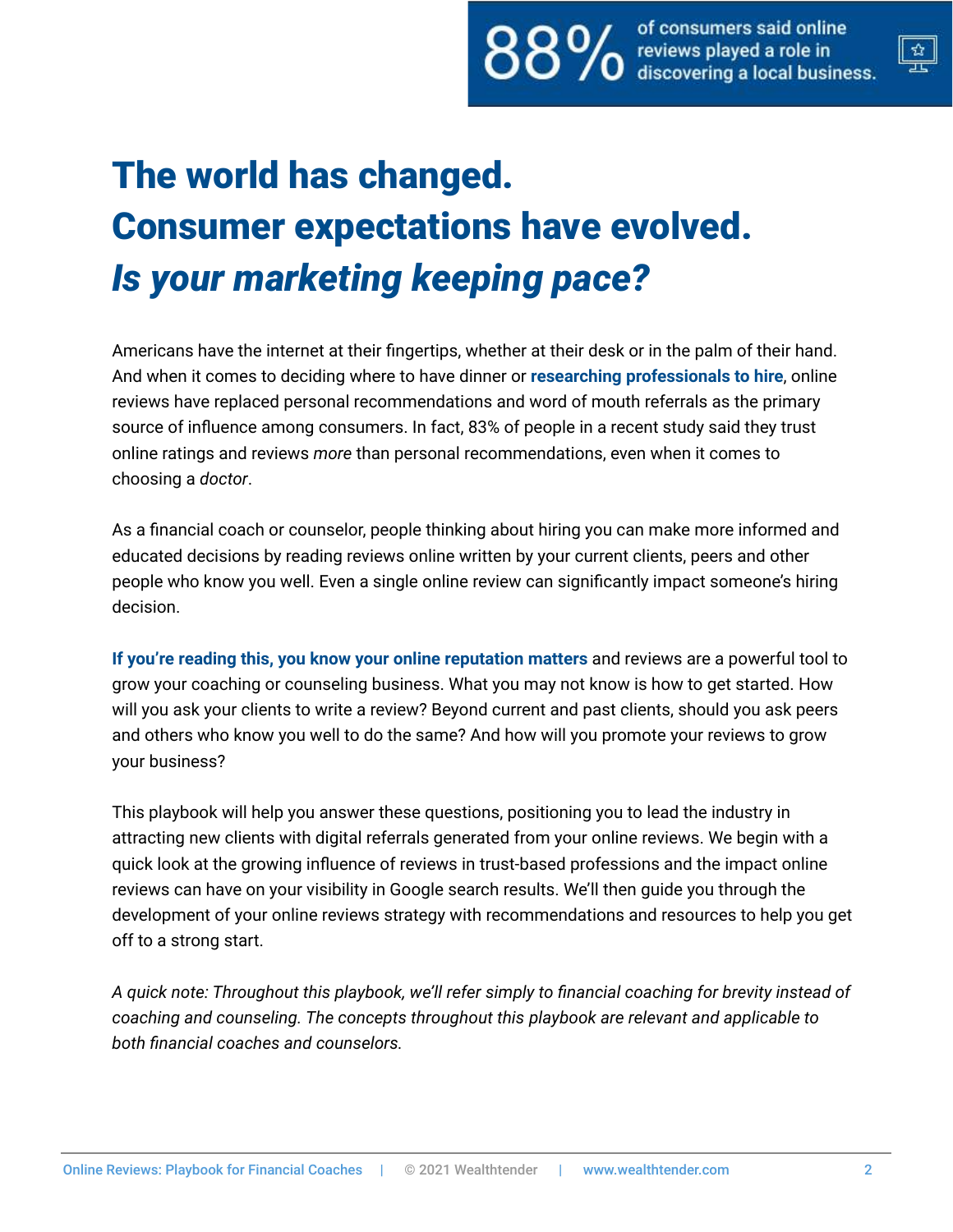# Online reviews offer a human connection to meet the emotional needs of consumers.

**Imagine you're someone in need of a financial coach.** Maybe you're leaving your long-time employer for a new job and want to make smarter financial decisions with your increased take-home pay. Or you're worried you don't have a sufficient emergency fund in place if rumors of imminent layoffs at your current company come to fruition. Or perhaps you need help preparing a family budget with a baby on the way. You're nervous, a little afraid and definitely concerned.

With a couple clicks, you're now online reading reviews written by clients of financial coaches who were once in your shoes. Suddenly, you're feeling much more at ease. Your anxiety begins to subside as you realize other people with circumstances similar to your own gained relief when they found *the right* financial coach for their unique needs. And now it's your turn. Energized and feeling confident based on the reviews you've read, you discover a financial coach who is clearly trusted by their past clients and may be a good fit for you. With one click, you book an introductory call on their calendar.

**People rely on a combination of facts and emotional cues when choosing to hire a financial coach.** As a financial coach, your education, credentials and years of experience are facts that help people judge your credibility. And it's your online reviews that build trust and satisfy the emotional needs of consumers, increasing their confidence in contacting and hiring you.

By investing in your online reputation today with online reviews as an important component of your digital marketing strategy, you're ready to **attract your ideal clients** and set yourself apart from other financial coaches.

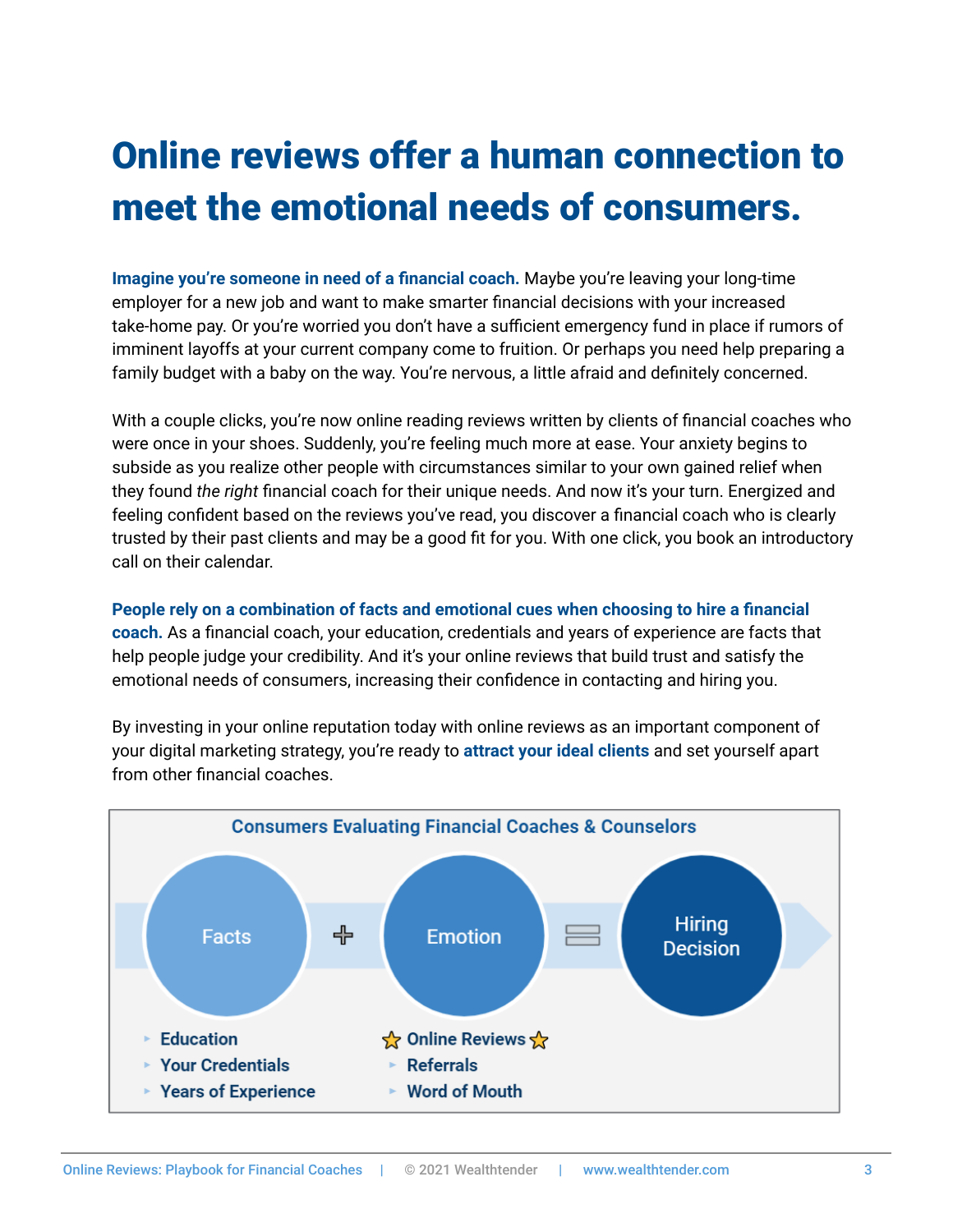# Online reviews are a digital imperative to optimize your ranking in search results.

**Do your online reviews impact how prominently you rank in Google search results?** Thanks to *E-A-T* and *YMYL*, the answer is most definitely YES.

Positive online reviews increase your *E-A-T*, a term used by Google that stands for *Expertise, Authoritativeness, Trustworthiness,* and influences how you rank in search results. And *YMYL (Your Money or Your Life)* is how Google refers to websites that could have a significant impact on the quality of people's lives, including their finances.

As a financial coach, your website is already held to higher *E-A-T* and *YMYL* standards by Google than sites on topics of less importance to people's lives. By incorporating online reviews into your marketing plans, you can join other trust-based professionals like doctors and lawyers whose online reviews send powerful signals to Google's algorithms and human quality raters helping them rank higher in search results.

While it's smart to include reviews from your coaching clients on your own website, it's also important to collect and display reviews elsewhere on the internet as Google instructs its human quality raters to '*look for outside, independent reputation information'* about you and your website. By inviting clients to write reviews on reputable third party websites, you're providing Google's algorithms and human quality raters the signals and knowledge they need to boost your trust score and send more prospects to your website.

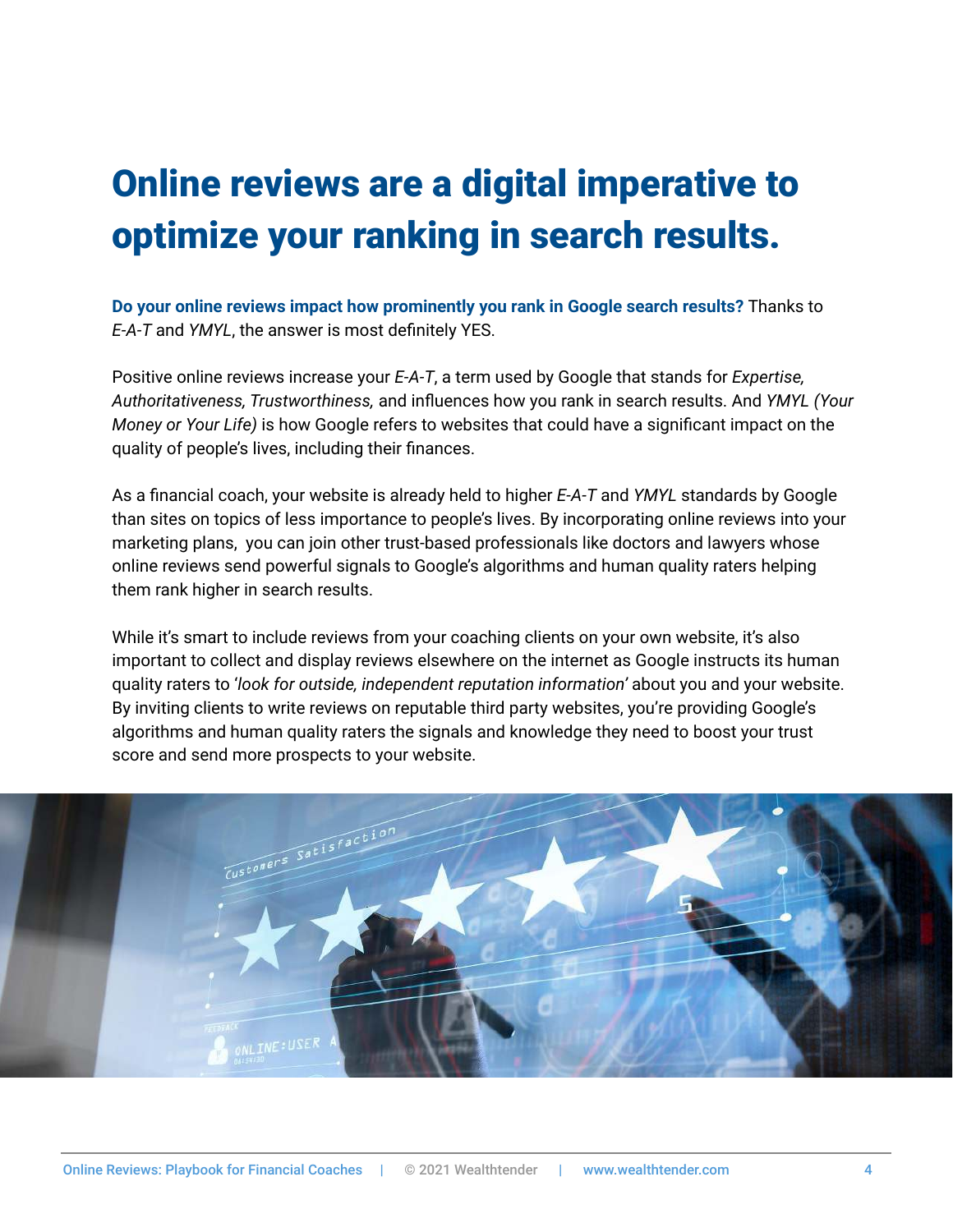# Wealthtender is dedicated to helping consumers find the best financial professionals and educators for their individual needs.

When you collect three 5-star reviews on your Wealthtender profile page and maintain a 4.5-star overall rating, you gain recognition as a Five-Star Financial Coach and increased visibility in the Wealthtender Guide to Top Financial Coaches.

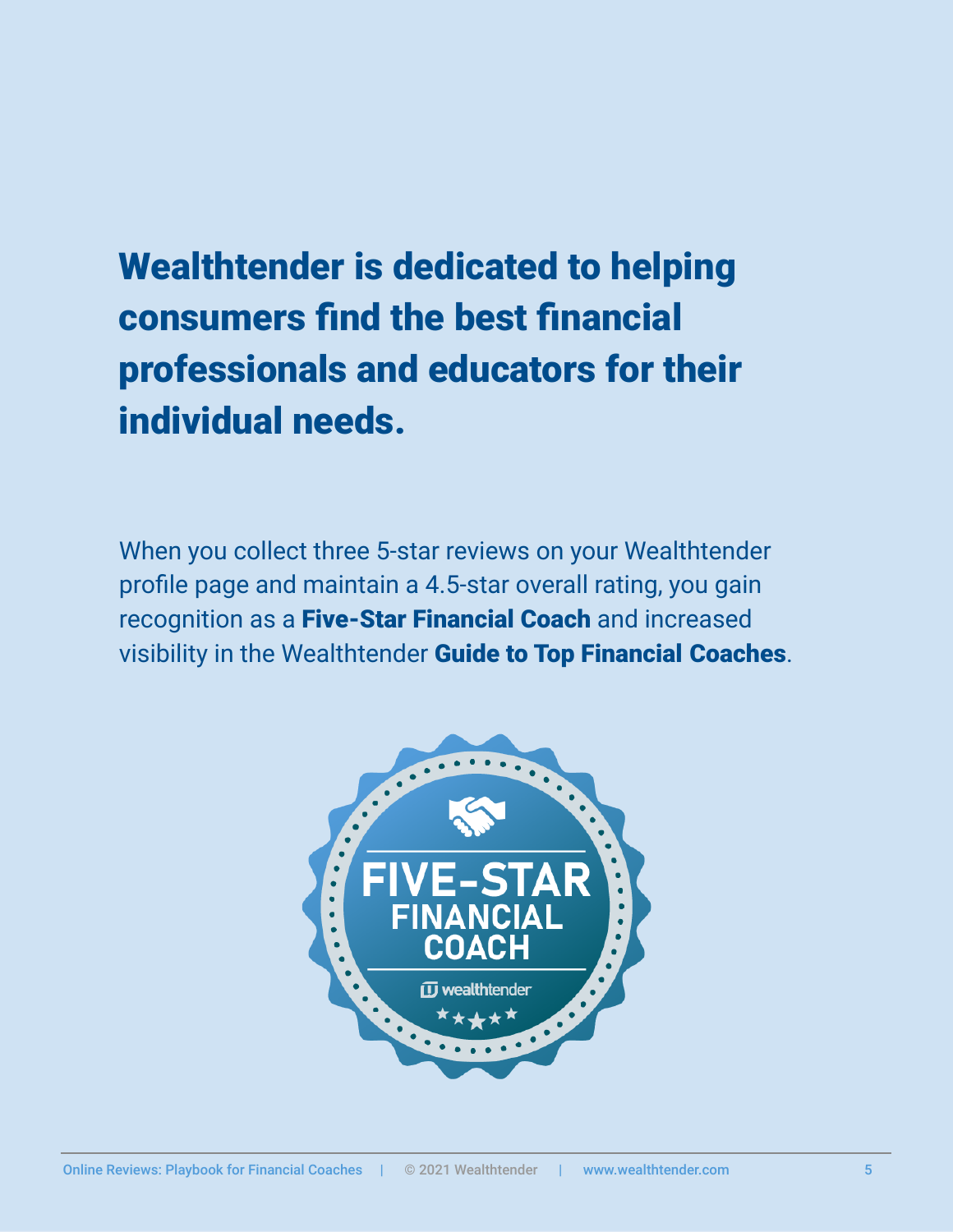## Playbook Table of Contents

- Getting Started with Online Reviews [\(Quick Link](#page-6-0))
- Choosing the Right Online Review Platforms [\(Quick Link](#page-9-0))
- Asking for Reviews [\(Quick Link](#page-11-0))
- Promoting Your Practice with Online Reviews ([Quick Link\)](#page-12-0)
- Appendix: Templates & Resources [\(Quick Link](#page-17-0))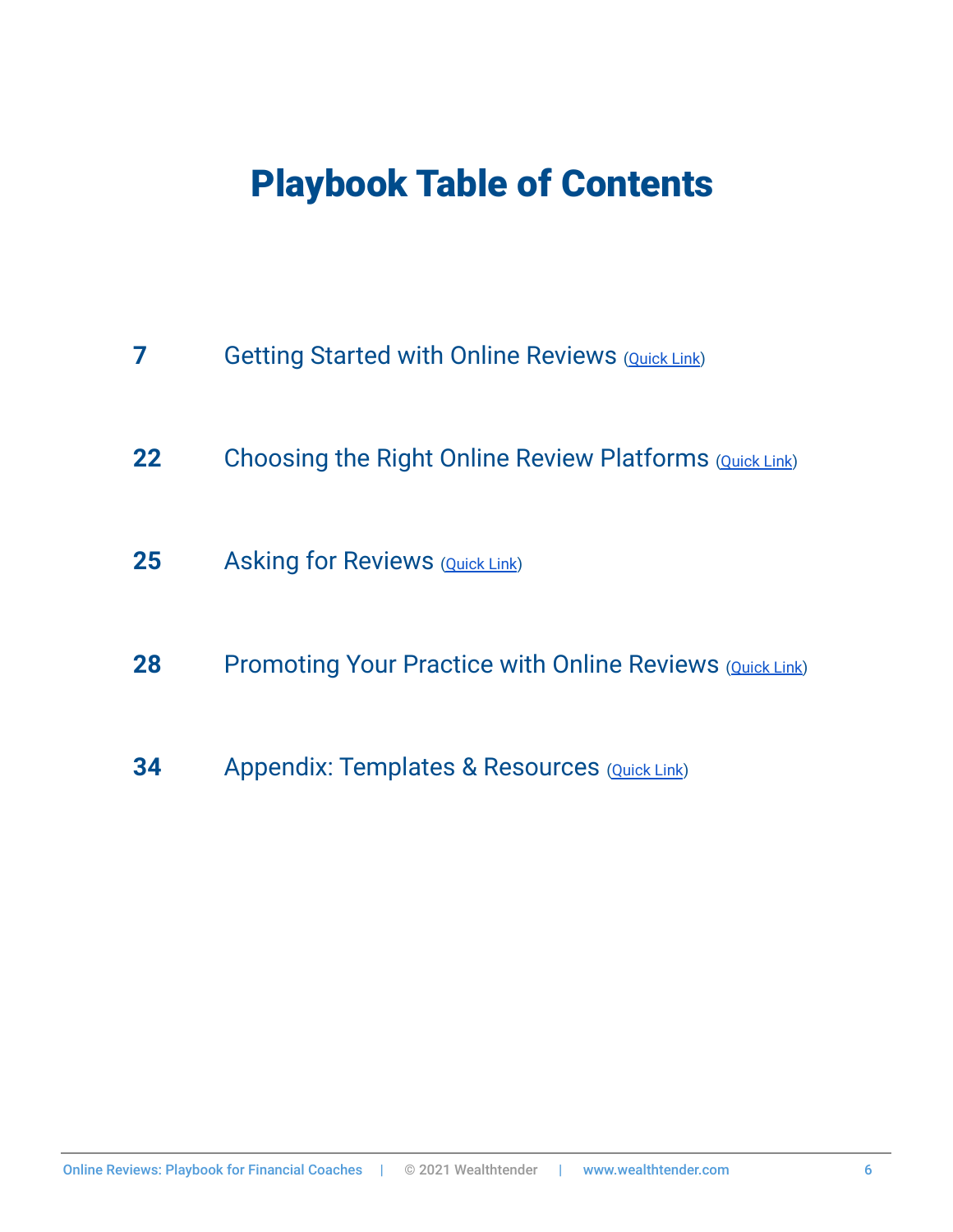## <span id="page-6-0"></span>1. Getting Started with Online Reviews

Before asking for your first review, it's important to think about the big picture. If you've already established goals and metrics for your online marketing strategy, consider the ways reviews fit into your current plan and the new opportunities they offer you to reach even higher. If you're newer to digital marketing or just recently launched your practice, you'll benefit by including online reviews in your marketing plan from the start.

### **Answering these questions upfront will help you establish an effective online reviews strategy tailored to your business goals and unique needs:**

- $\Box$  What are the most important goals I want to achieve with online reviews?
	- $\Box$  Attracting new clients locally
	- $\Box$  Increasing digital referrals nationwide
	- $\Box$  Reinforcing confidence among my current coaching clients
	- $\Box$  Ranking higher in Google search results and SEO
	- $\Box$  Improving the effectiveness of my website to attract more clients
	- $\Box$  Gaining recognition as a leading authority in my niche
	- $\Box$  Strengthening my online reputation
- $\Box$  Beyond my coaching clients, who else will I ask to write reviews and why?
	- $\Box$  Leaders of local organizations who can speak to my character
	- $\Box$  Professional acquaintances who know my work ethic
	- $\Box$  COIs in my niche who understand the specialized services I offer

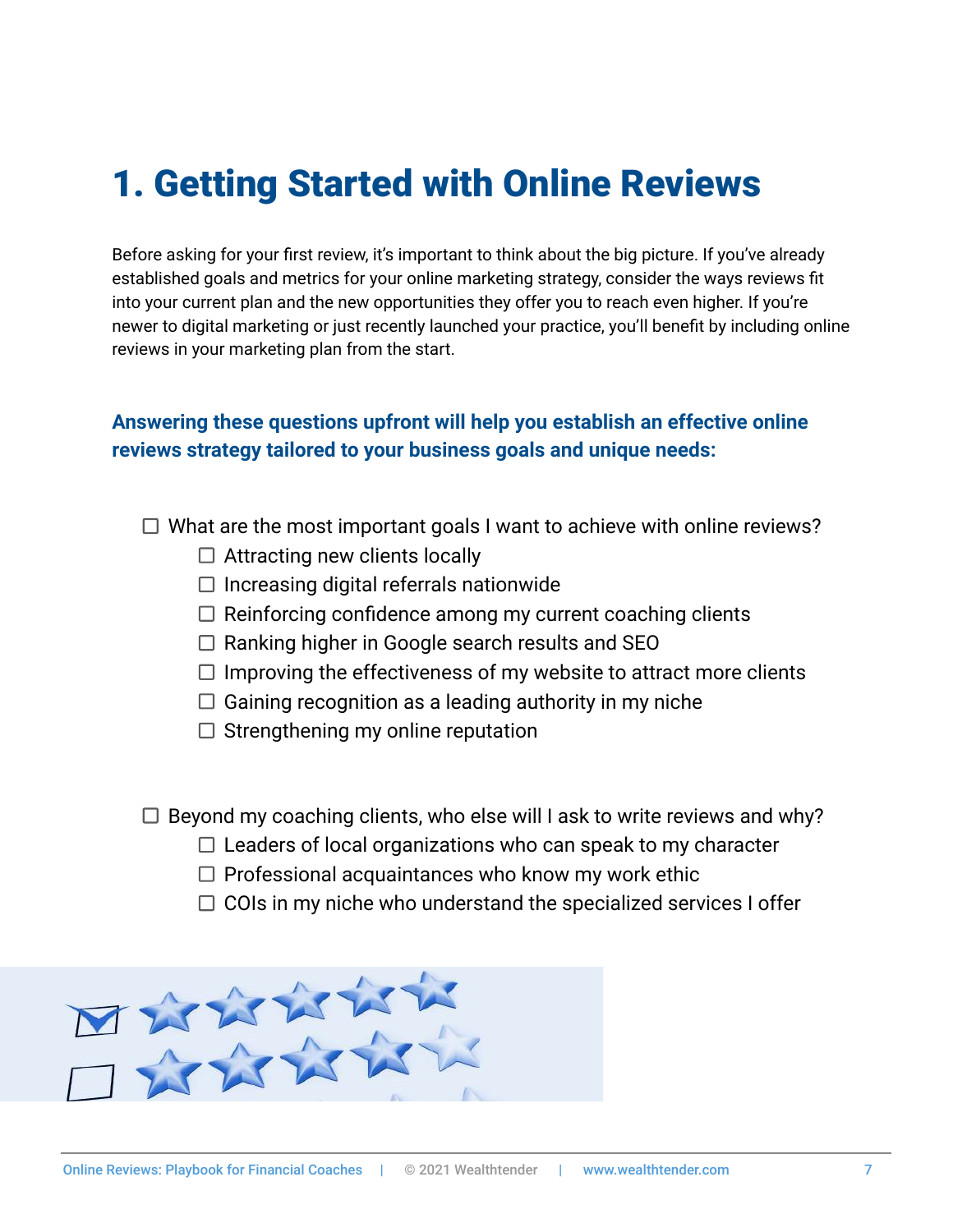### *1. Getting Started with Online Reviews (Continued)*

#### **A. Reviews from Non-Clients**

Beyond reviews from your current and past clients, you may want to consider asking for reviews from peers and others who know you well. While your client reviews often help future coaching clients better understand what to expect when working with you, reviews from others who know you well may help people learn more about your areas of expertise and character.

For example, consider the positive impact of reviews written by experts and professionals in your niche who can attest to your specialist knowledge. Or reviews written by leaders of non-profit organizations where you volunteer praising your dedication to the community.

Reviews from non-clients can be especially valuable for financial coaches who recently transitioned into private practice from an employer with former colleagues who can write a review, and younger coaches with few clients, but lots of credible references.

#### **B. Monitoring for New Reviews**

While there are countless general online review platforms making it nearly impossible to know if you receive a review on an obscure website, it's likely your reviews will be posted to well-known online review sites like Google, Yelp and industry-specific platforms like Wealthtender. Each of these platforms allows you to be notified when you receive a new review.

Monitoring for new reviews on these platforms should be fairly straightforward. Regardless, you'll want to consider which online review sites you will proactively monitor and the email address you will associate with your accounts on these platforms to ensure it's an account you check regularly.

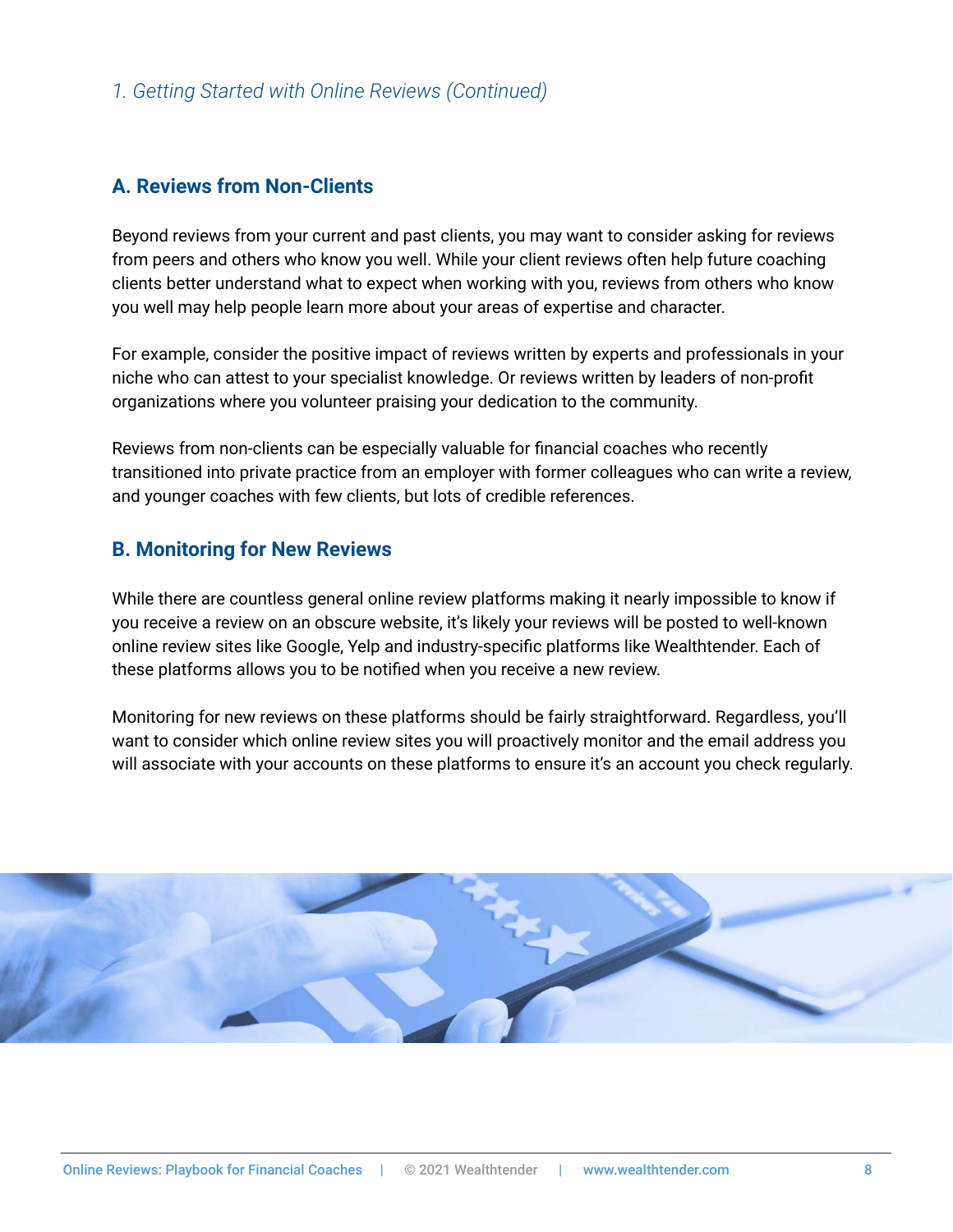### *1. Getting Started with Online Reviews (Continued)*

#### **C. What to Do About Negative Reviews**

Let's face it. One of the biggest fears getting started with online reviews is waking up to find a new 1-star review with your name on it. Realistically, it's much more likely your current and past clients will write favorable reviews (or at worst, neutral), and extremely unlikely a non-client you ask to write a review will be motivated to write anything negative.

So what's the best way to overcome a negative review? First, take a deep breath. Next, take another. *Seriously*. Once your emotions subside, you'll be better prepared to determine an appropriate and rational course of action.

#### **Consider these suggestions if you receive a negative review:**

- $\Box$  Put yourself in the shoes of the reviewer; Try to understand their motivation and what they might be feeling; You may come up with additional ideas to address their concerns.
- $\Box$  Is there a practical remedy to the reviewer's concerns you can offer? If so, try reaching them by phone to humanize the discussion and see if you can reach a positive outcome.
- $\Box$  The best way to overcome a negative review is to earn lots of positive reviews!

A quick note: No matter the online review platform, consumers *own the content they write*, which means they are free to delete or edit reviews they have written, or write a new review. We're sharing this insight for educational purposes only and we're not suggesting you should encourage a reviewer to revisit an existing review, but want you to be aware that's always a reviewer's option.

### **D. Review Aggregation**

With a reviewer's permission, you can republish their review from sites like Google or Yelp on platforms like Wealthtender or your own website. This is known as *review aggregation*.

By aggregating your reviews on platforms like Wealthtender and your own website where people are looking to find a coach, your reviews become powerful testimonials that help you attract new clients.

⭐ **In the playbook appendix, you'll find a template you can use to ask for reviewer permission to republish their review.** [\(Quick Link](#page-21-0))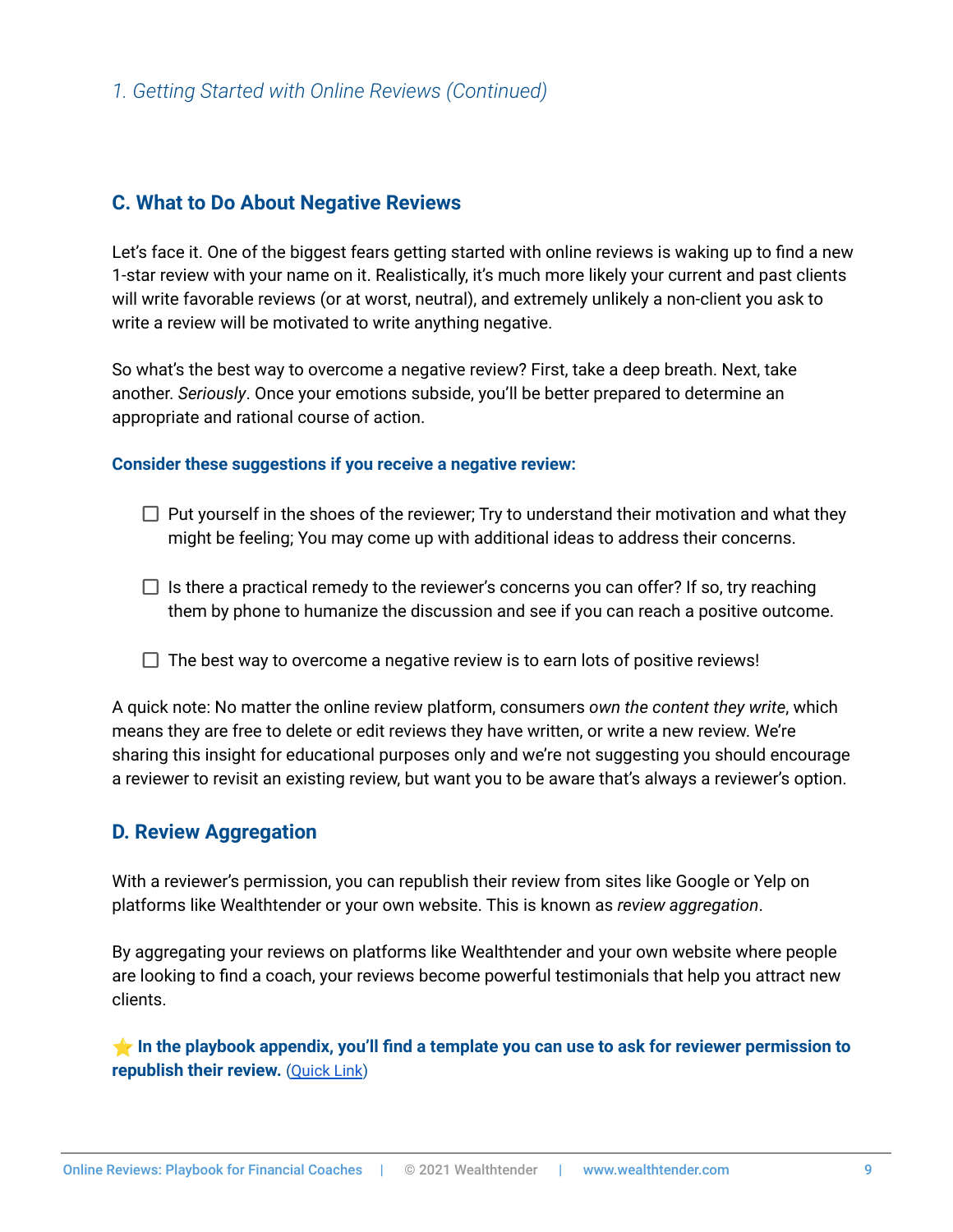# <span id="page-9-0"></span>2. Choosing the Right Platforms to Collect and Display Your Online Reviews

In this section, we'll compare features and policies of general online review platforms (specifically Google and Yelp), a dedicated industry online review platform (Wealthtender) and your own website.

The table below highlights relevant features and policies you'll want to consider when choosing the platforms you'll use to collect and display your reviews.

| <b>Features and Policies (Google, Yelp, Wealthtender, Your Website)</b> | G | yelpes |     |
|-------------------------------------------------------------------------|---|--------|-----|
| Search engine optimization (SEO) benefits                               |   |        |     |
| Profile pages are exclusive to you (no competitors shown)               |   |        |     |
| Asking for reviews is permitted                                         |   |        |     |
| Reviews can be displayed anonymously if a consumer prefers              |   |        |     |
| Website is dedicated to helping consumers find a financial professional |   |        |     |
| Earn recognition and an award as a 5-Star Financial Coach               |   |        | N/A |
| Reviews collected on other platforms can be imported and displayed      |   |        |     |
| Ability to cancel account and concurrently remove all reviews           |   |        | N/A |
| Turn reviews feature off and still enjoy other platform benefits        |   |        | N/A |

As the table suggests, general online review platforms like Google and Yelp do offer benefits to help you grow your practice. And the price is right since there's no charge to create your account. On the other hand, Wealthtender is dedicated to helping people find the right financial coaches, counselors and advisors for their individual needs, and you'll gain recognition for your reviews to help you attract more coaching clients. Of course, your website is an impactful place to display your reviews as well.

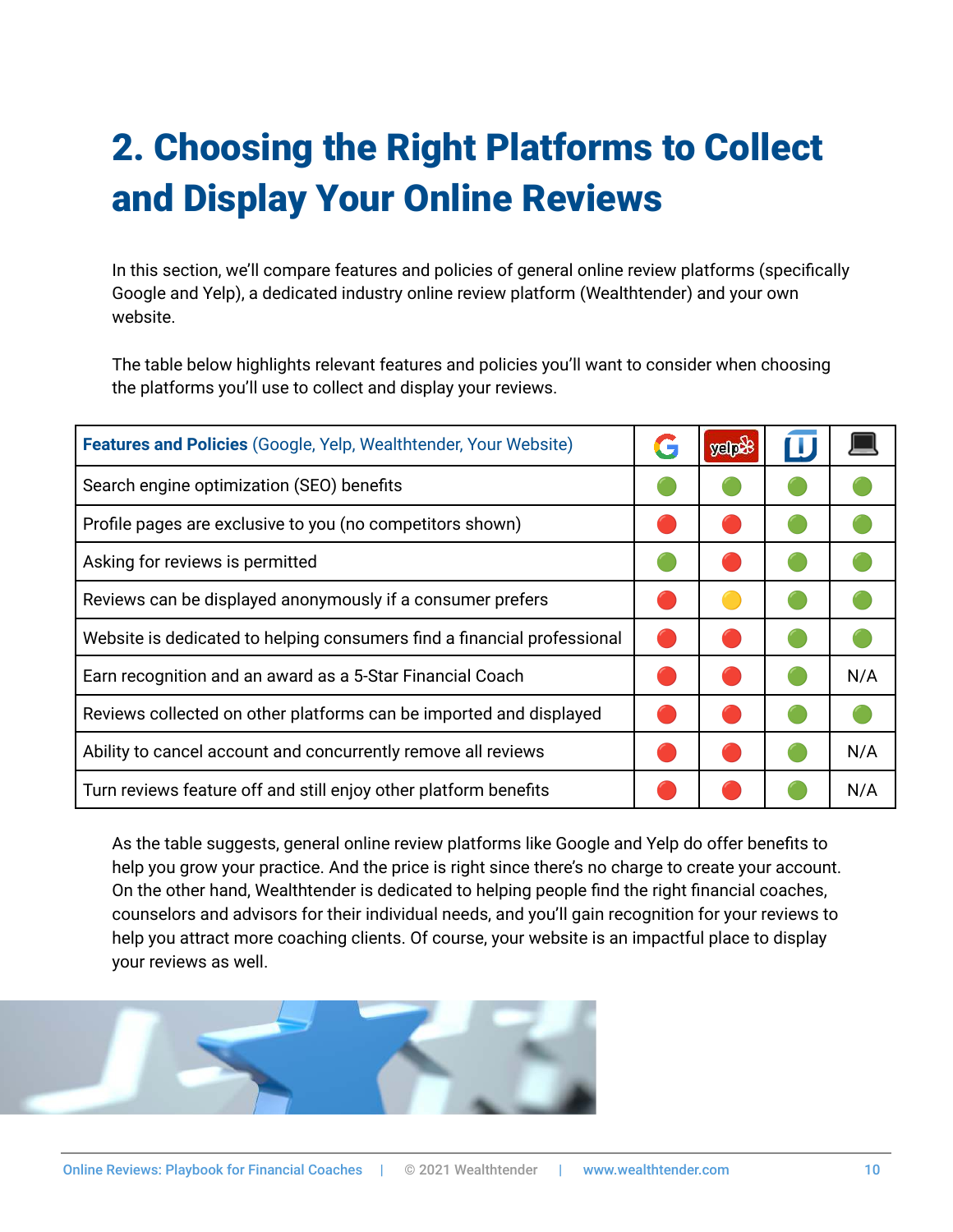### *2. Choosing the Right Platforms (Continued)*

#### **What About Other Online Review Platforms?**

Beyond Google, Yelp, Wealthtender and your own website, you may be wondering about popular social media platforms like Facebook and LinkedIn. There are also reputable websites like the Better Business Bureau among others popular with consumers. Each of these have their own pros and cons. We've chosen to focus on Google and Yelp given their mainstream popularity among consumers.

For social media platforms like Facebook, Instagram and LinkedIn, we believe these platforms offer valuable opportunities to promote your reviews in posts on these sites which we'll discuss later in the playbook.



of consumers said  $85\%$  employee attitude is the<br> $85\%$  eading motivation to leave a positive review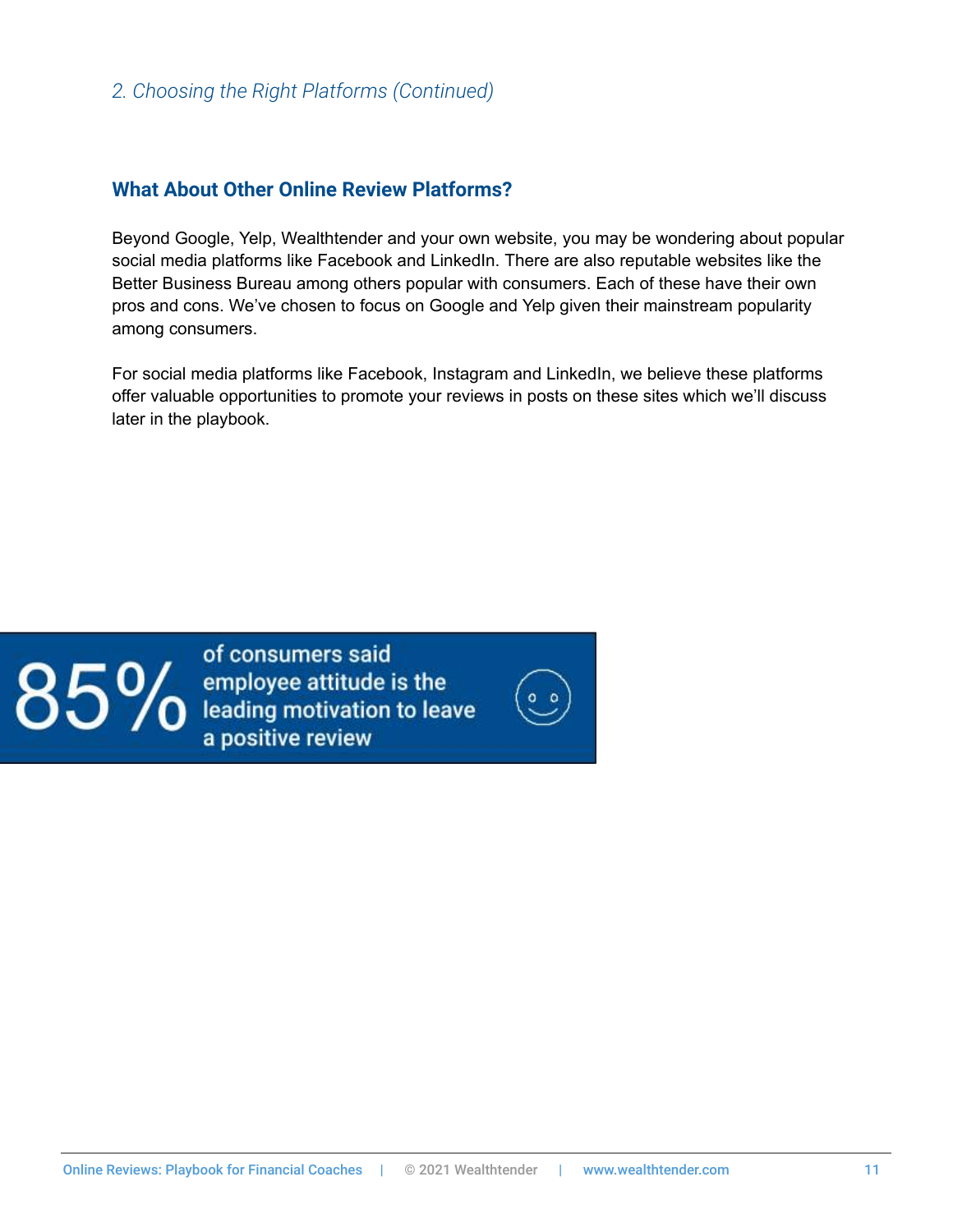# <span id="page-11-0"></span>3. Asking for Reviews

Just as other trust-based professionals like doctors and lawyers have incorporated online reviews into their daily routines, you're now ready to do the same.

**Consider these methods and tips for collecting reviews in your daily routine:**

- $\Box$  Update your email signature to include a link to your profile page on an online review platform or your website where clients can write a review
- $\Box$  Add a new section to your newsletter that includes a link to write a review on your profile page of an online review platform and/or your own website
- $\Box$  Create a flyer with instructions on how someone can write a review for you and make it accessible to clients who meet with you in person; If you're on Wealthtender, include the QR code we create that links to your Wealthtender profile page
- $\Box$  Create an area on your website where clients can write a review and read your existing reviews; If you're on Wealthtender, consider embedding our widget on your website to both collect and display reviews
- $\Box$  Create a version of your business card with a QR code linking to your profile page to periodically share with non-clients; Use it to ask for a review at the right moment
- $\Box$  If you offer one-time coaching or project-based services, incorporate a request for a review into your workflow at the conclusion of each project
- $\Box$  If you ask for reviews on general online review sites, don't encourage clients to write a review while they're on your personal wifi network as these platforms could suspect multiple reviews from your own IP address as being fraudulent

⭐ **In the playbook appendix, you'll find an email template you can use and further customize to ask for reviews from your clients (along with a separate email template for non-clients)**. You'll see the templates are intentionally brief to quickly get straight to the point. [\(Quick Link](#page-18-0))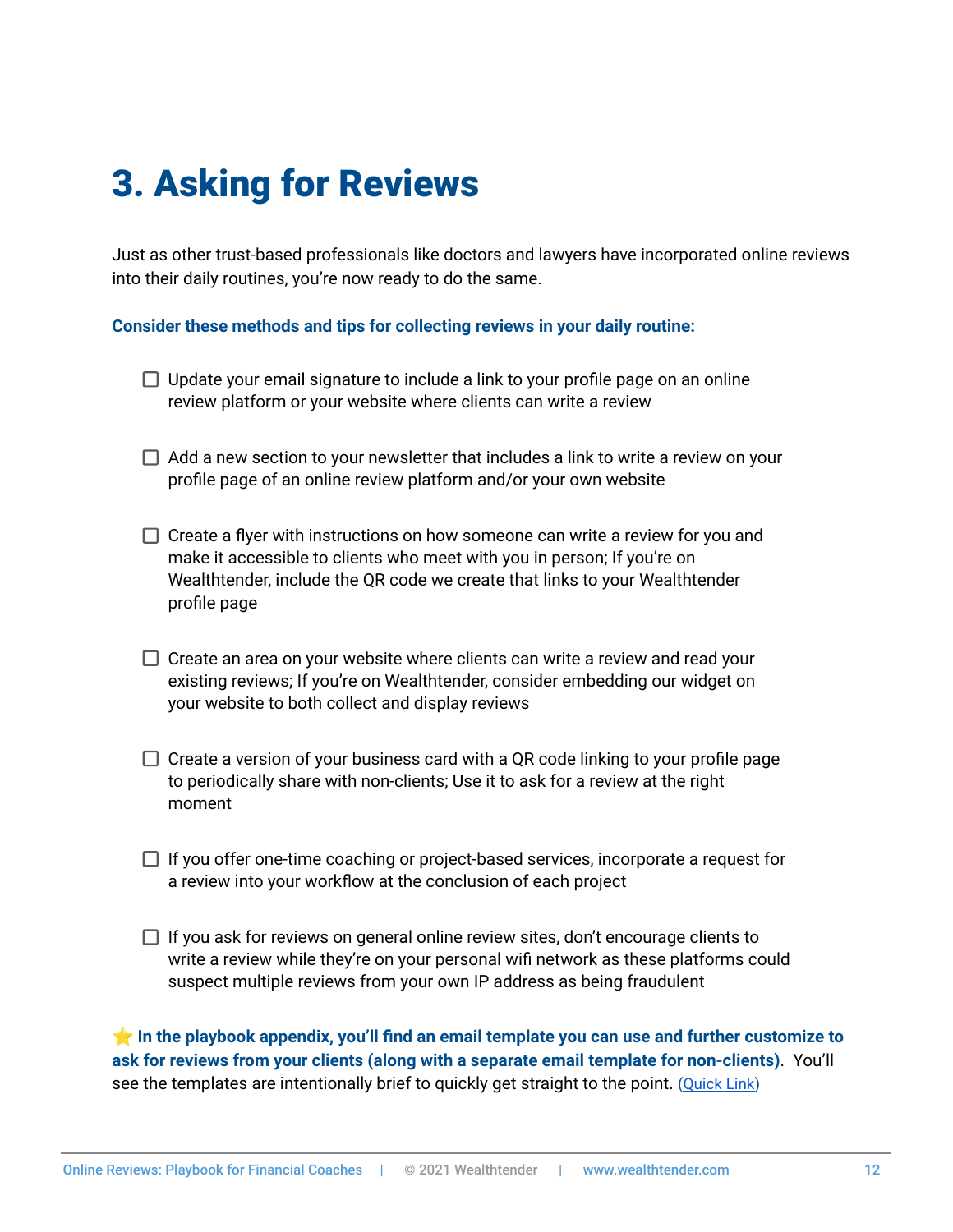# <span id="page-12-0"></span>**4. Promoting Your Practice with Online Reviews**

Now that you've begun collecting reviews online, you're all set to turn your reviews into a powerful source of new referrals. And without lifting a finger, the positive reviews you're collecting online are already sending signals to search engines like Google that you're trustworthy and deserving of increased visibility in search results.

People looking to hire professionals in trust-based industries want to know they're making the right decision, and your online reviews offer the social *proof* they need to choose you over another financial coach. In fact, a popular online review platform for lawyers found that those with at least five reviews on their platform achieved *four times the engagement* compared to lawyers with just one review.

If you decide to not make online reviews part of your marketing strategy, another financial coach who has several positive reviews is more likely to get the appointment. But not to worry! With this playbook, you're well ahead of the curve and ready to turn your digital referrals into new clients. And remember, even **a single online review can turn a prospect into a client**.

In this section, we'll offer suggestions to help you promote your online reviews and share several ways your reviews can be republished and repurposed to magnify their client-attracting power.

#### **Magnify the Impact of Your Reviews on Google and Yelp**

While any positive reviews you receive on Google and Yelp offer SEO benefits and increased visibility among people who find them, you'll unlock substantially greater value by employing the *review aggregation* strategy discussed earlier in the playbook.

By aggregating reviews onto platforms like Wealthtender and your own website, you're increasing the likelihood of **reaching consumers who are closer to making a hiring decision**.

<u>90</u>

of consumers said they are likely to write a review when a business sends an email with a link after a good experience.

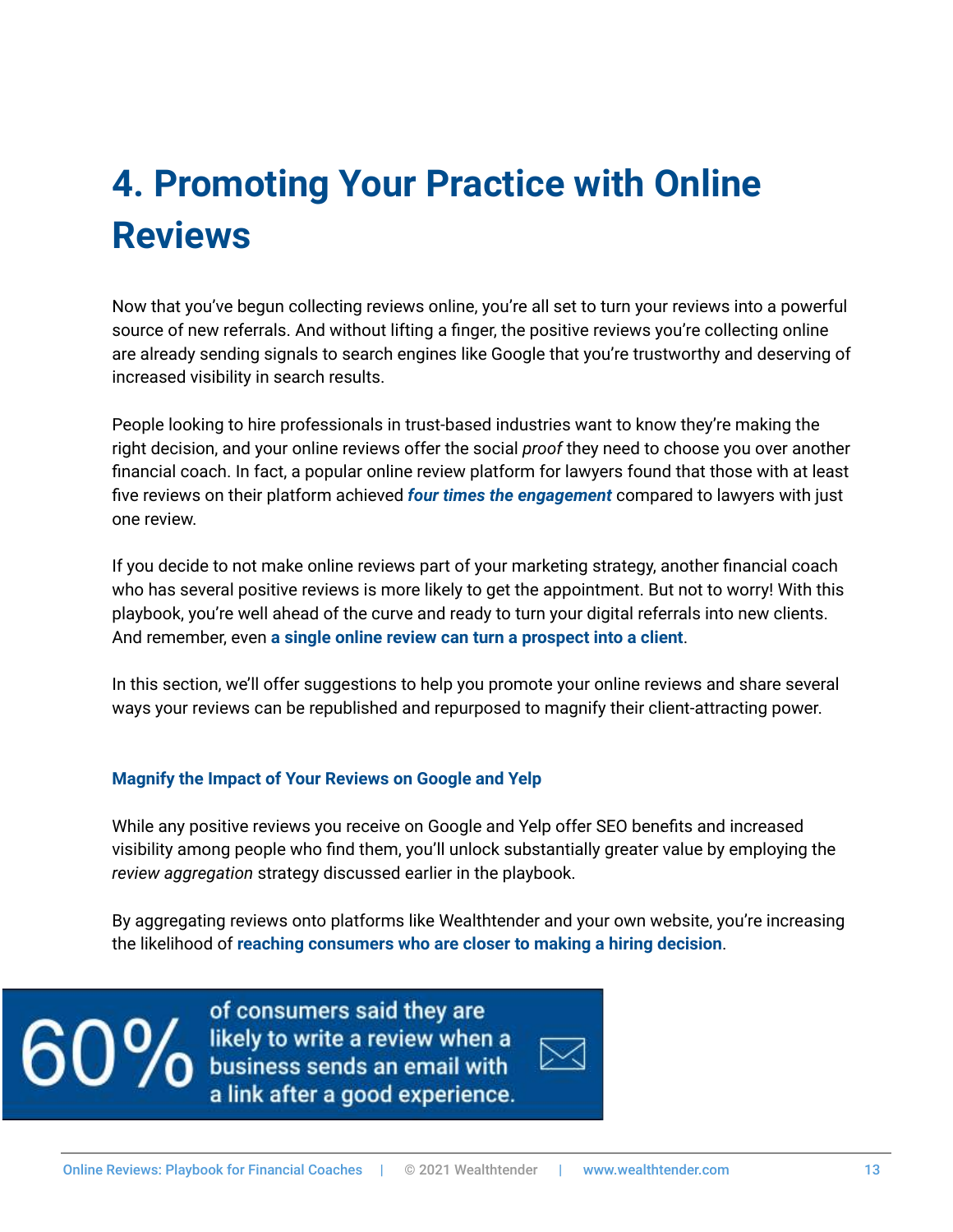### *4. Promoting Your Practice with Online Reviews (Continued)*

#### **Promote Your Reviews on Social Media**

When it comes to popular social media sites like Facebook, Instagram, LinkedIn and Twitter, you'll have opportunities to promote your reviews, though the character count limitations and other constraints means you may have to get a little creative.

On this page, you can see an example demonstrating what a review on a social media platform like Facebook could look like.

Twitter may prove to be the most challenging social media platform for promoting your reviews due to their character count constraints, but you'll find Facebook, Instagram and LinkedIn to be much more accommodating.

Since Instagram doesn't allow links in its posts, be sure to type out the link to your full list of reviews, and consider including your QR code to your Wealthtender profile to make it easy for people to read all of your reviews.



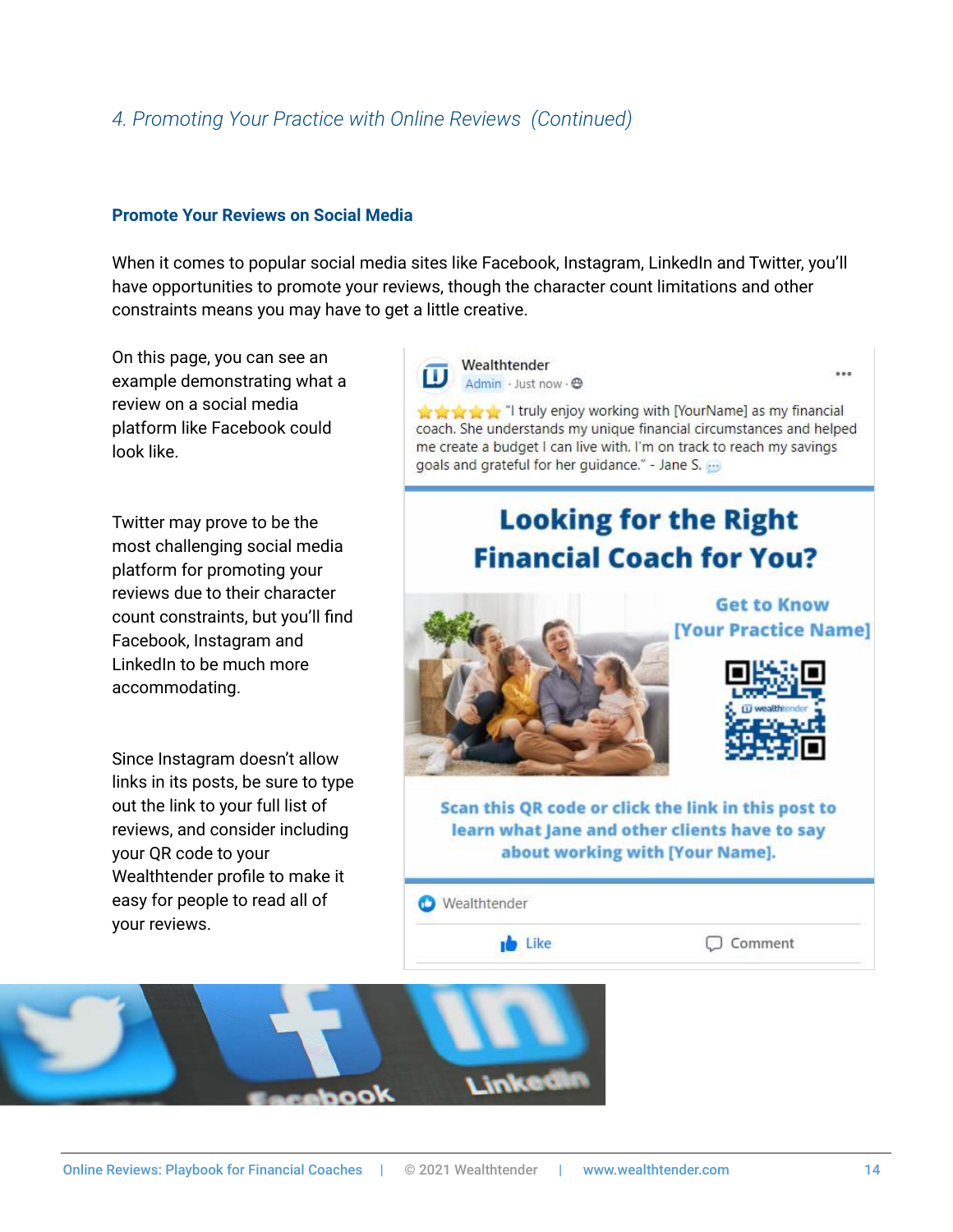### *4. Promoting Your Practice with Online Reviews (Continued)*

#### **Promote Your** *Online* **Reviews** *Offline*

Just because your reviews are written online, doesn't mean they have to stay there.

Consider creating a printed flyer or brochure with a curated selection of your reviews collected online. Include the QR code provided by Wealthtender linking to your profile page to help people easily read all of your reviews. Insert this resource into any materials you give prospective coaching clients and/or encourage your current clients to share it with people they think could benefit from hiring you.

While a business card may lack sufficient space to include your reviews, consider adding a QR code that prospects can scan with their mobile phone to quickly pull up your profile and read all your reviews online. This can turbocharge your business card's effectiveness.

#### **Repurpose Your Reviews to be Both Seen** *and* **Heard**

Your written reviews aren't limited to just being read. If you host your own podcast, for example, you can promote your reviews at the start, middle or end of your show.

#### **Host Community & Online Education Events**

If you periodically offer free personal finance education through webinars online or in your community, perhaps at a local community college or financial literacy organization, your reviews can help you instill trust with attendees who may be interested in working with you.

Many people who attend online or in-person educational sessions have little or no relationship with you prior to the event. Your online reviews overcome this headwind by creating an emotional connection that builds trust and offers the social proof consumers need to hire you with confidence.

Use the ideas discussed throughout this playbook to incorporate your reviews into your educational sessions before, during and after the event. For example, you can include a link to your reviews with the event invitation to build credibility; Distribute a flyer at the event showcasing reviews relevant to the session topic with a QR code linked to your reviews online; Send a post-event email linking to your reviews (*which could also serve as a timely opportunity to ask for reviews from event attendees*).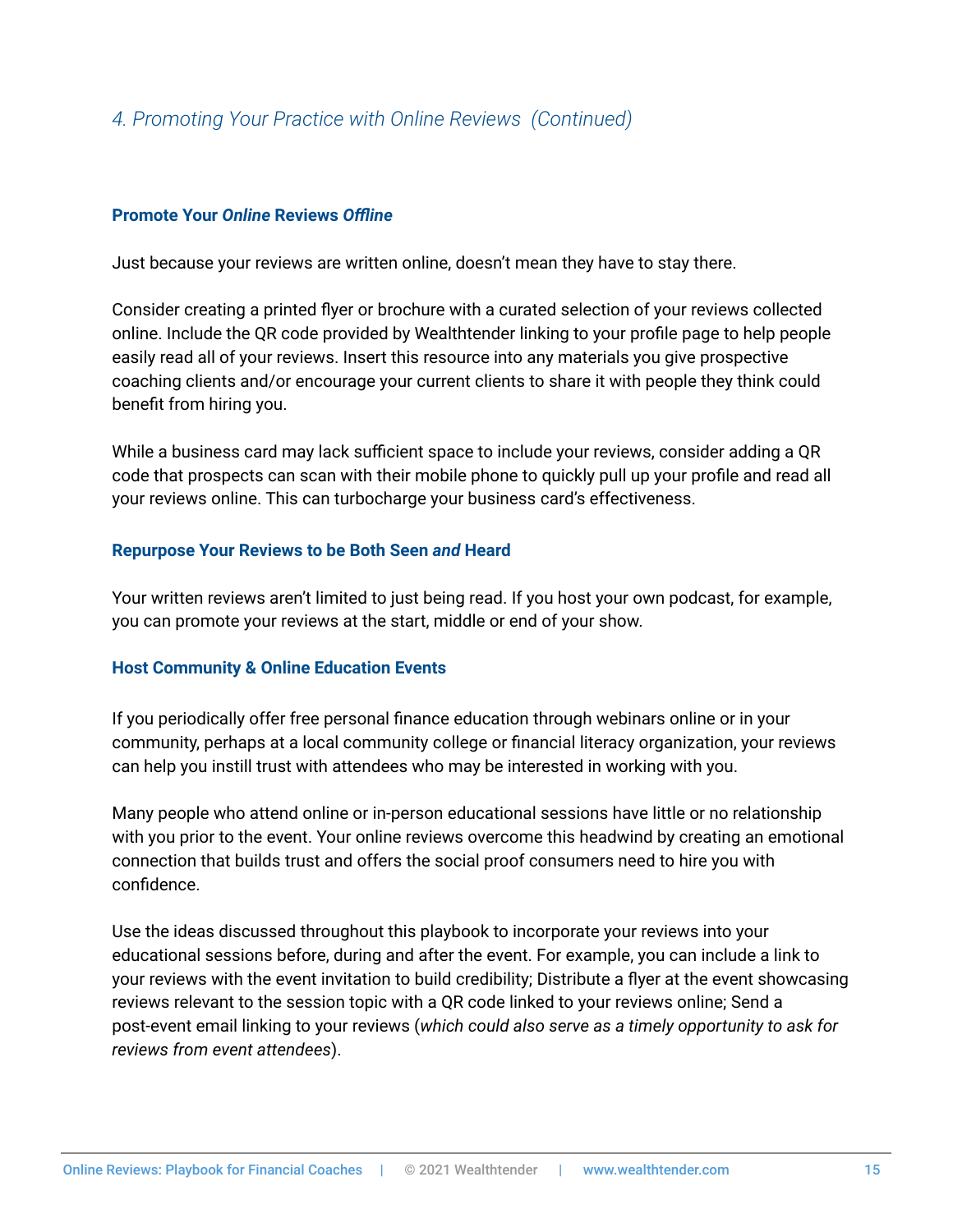### *4. Promoting Your Practice with Online Reviews (Continued)*

#### **Turn Your Biggest Fans into Powerful Lead Magnets**

As the number of online reviews you collect grows, you'll discover who among your reviewers are most enthusiastic about telling the world the value you deliver and the impact you've made in their lives. This is the pond you'll want to fish in to identify clients and non-clients who may be happy to play an even larger role helping you grow your practice.

For example, if you host a podcast, consider inviting a passionate client onto the show as a guest to elaborate on their experience working with you. Or ask if they would be willing to record a video discussing their experience in a Q&A format you can use on your website and social media.

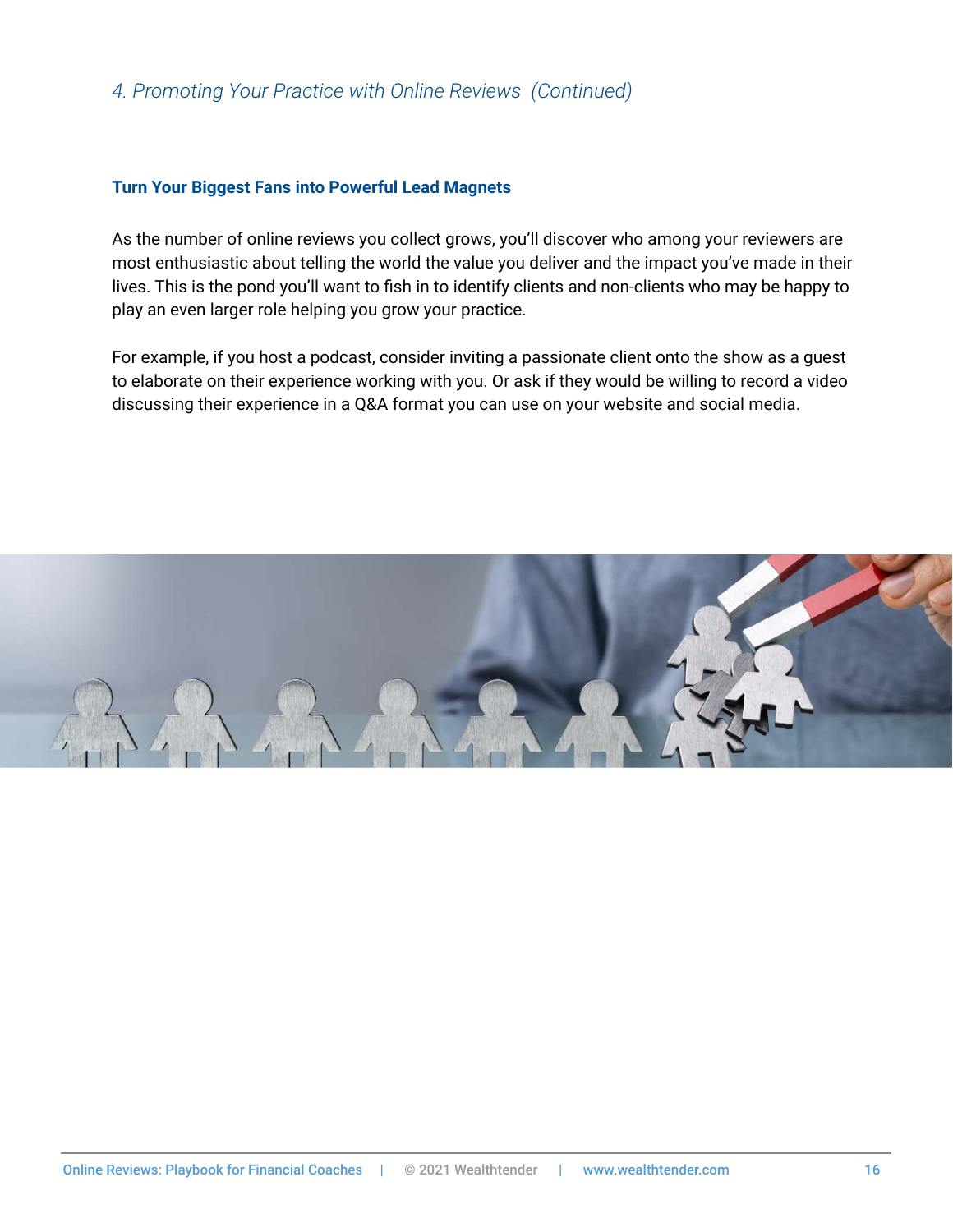# Financial coaches and counselors who embrace online reviews as a focal point of their marketing plan will lead the industry in attracting new clients for years to come.

**Congratulations!** Building your online reputation to grow your practice is a journey that takes time. By incorporating online reviews into your daily routine, you're on the right path to achieving tremendous results.

Your online reviews establish a human connection with people thinking about working with a coach, demonstrating your trustworthiness and increasing their confidence in contacting and hiring you. But online reviews are just one important part of an effective marketing plan to strengthen your online reputation and attract new clients in today's world.

At Wealthtender, we're dedicated to helping you grow your business with our modern marketing platform that provides the knowledge and reassurance your future clients are looking for online to hire you with confidence and conviction.

Whether you choose to join our growing community of financial professionals and educators on Wealthtender or prefer to grow on your own, we hope this playbook helps you achieve exceptional results with your online reviews for years to come.

Wishing you the greatest success,

**Brian Thorp** Wealthtender Founder and CEO brian@wealthtender.com (512) 856-5406

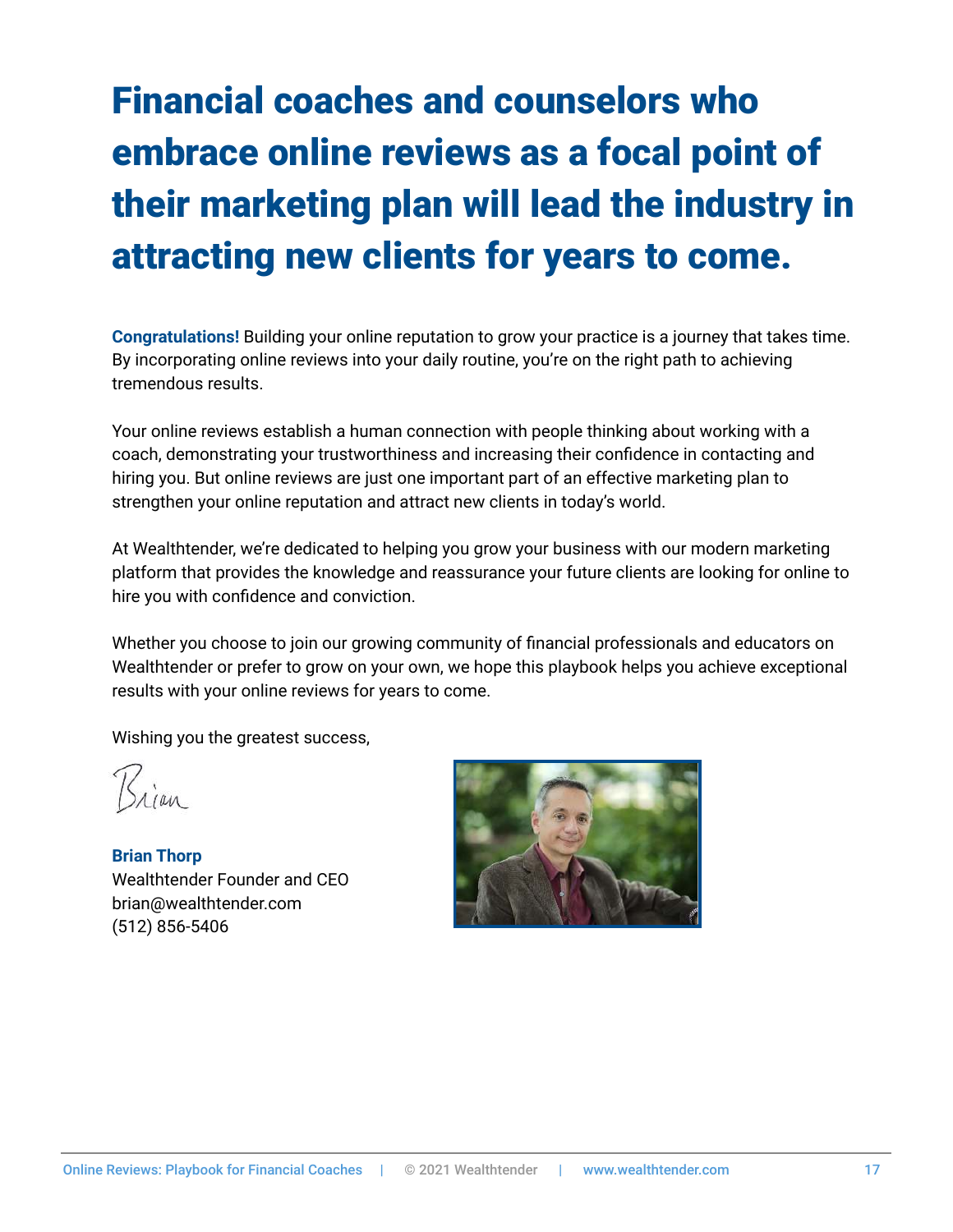### <span id="page-17-0"></span>Appendix: Additional Resources

### **35** Asking for Reviews: Email Outreach Templates [\(Quick Link](#page-21-1))

### **38** Review Aggregation Email Template ([Quick Link\)](#page-22-0)

The resources provided in this appendix are for informational purposes only with hopes of making your life a little easier as you prepare to get started with online reviews to grow your practice.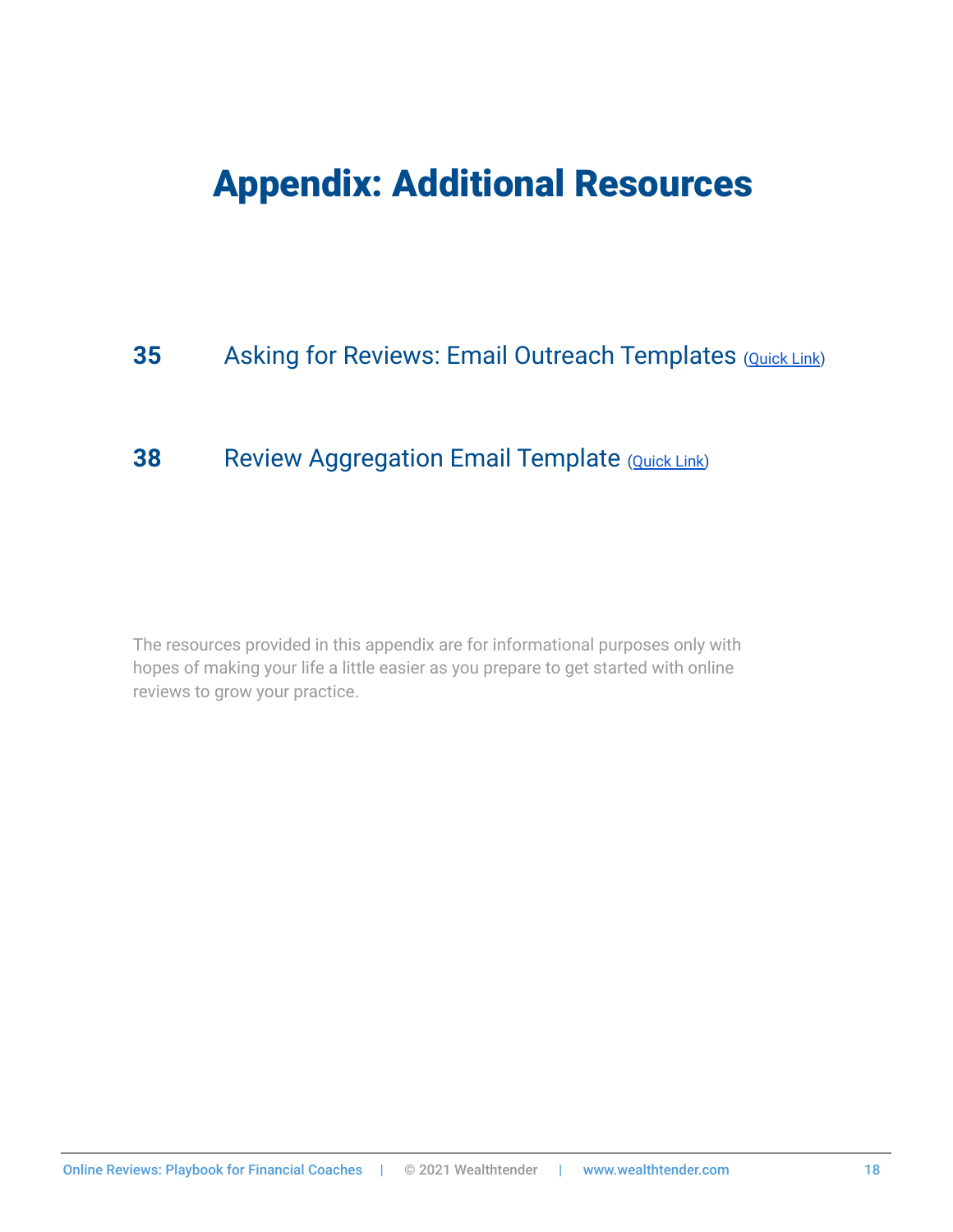## <span id="page-18-0"></span>Asking for Reviews:

# Email Outreach Templates for Financial Coaches and Counselors

Use the templates on the following two pages as a starting point to prepare your email asking clients and non-clients to write a review.

*Prefer this template in Microsoft Word format? Send an email to yourfriends@wealthtender.com and we'll send it right over.*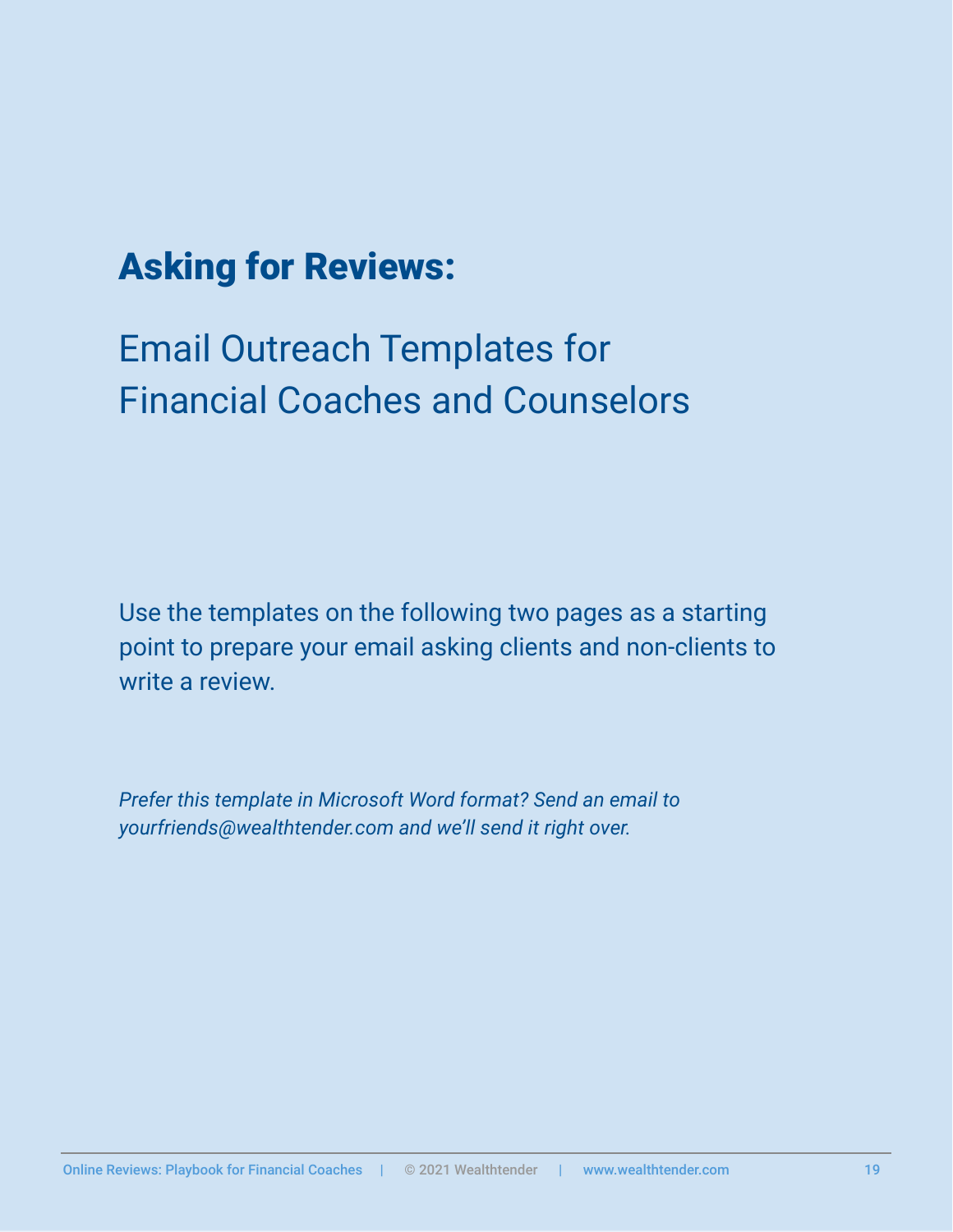# Email Template 1: Current Clients

### **Subject (Suggestions): How are we doing? | How am I doing?**

### Hi [First Name],

I'm reaching out to you this morning to thank you for trusting me to help you become more financially fit. It's my pleasure serving you and I appreciate you choosing me as your financial coach.

I would be grateful if you could write a review about your experience working with me as your coach. These reviews only take a couple of minutes and help other people looking for a financial coach decide if we may be a good fit to work together.

Of course, writing a review is completely optional and I appreciate your consideration. Here's a link to my profile page on Wealthtender if you'd like to write a review when you have time:

#### https://wealthtender.com/financial-coaches/your-name

Simply scroll down and click 'Write a Review' and you'll see a form appear with easy to follow instructions.

Thanks again for your consideration and please let me know if there's anything I can do for you.

[Your Name]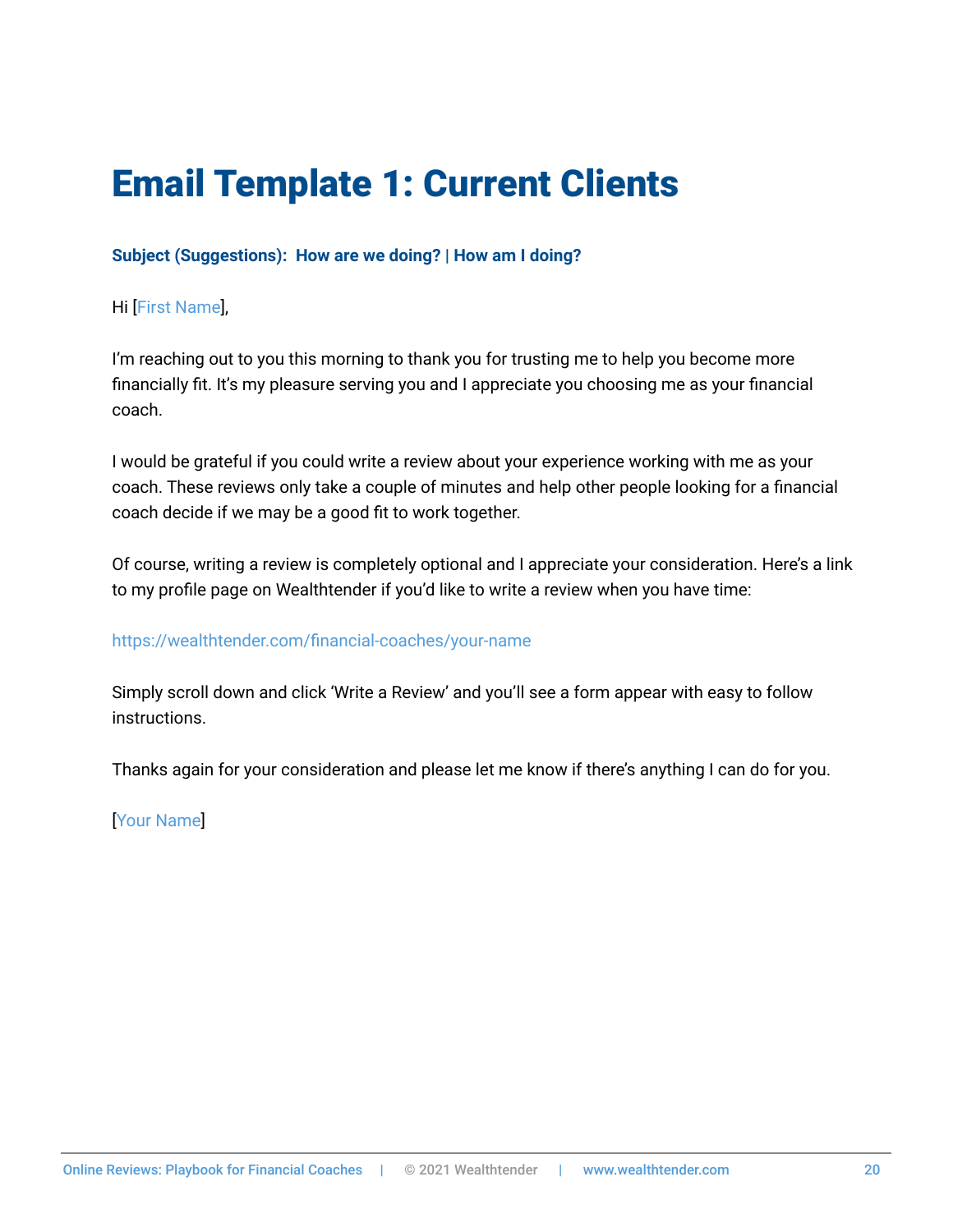## Email Template 2: Non-Clients

**Subject (Suggestions): Can I ask a quick favor? | Do you have two minutes?**

Hi [First Name],

How are you doing?

I'm reaching out with a quick favor to ask. And it's completely optional, of course!

Online reviews help trust-based professionals like me establish a strong reputation that instills confidence in people thinking about hiring me. Even a brief review from people who know me well can make a big impact in whether or not they choose to work with me.

Would you be willing to write a review for me? Given the nature of our relationship  $[e.g.$ volunteering together at \_\_\_\_\_\_ / working together at \_\_\_\_\_\_\_ / serving our community together at Letter , etc. ], I believe you can offer a unique perspective about my [character / integrity / dedication to \_\_\_\_\_\_\_ / knowledge of \_\_\_\_\_ ] that could help people feel more informed when deciding if we're a good fit to work together.

These reviews only take a couple of minutes and I'd be truly grateful for your help. Here's a link to my new profile page on Wealthtender if you'd like to write a review when you have time:

https://wealthtender.com/financial-coaches/your-name

Simply scroll down and click 'Write a Review' and you'll see a form appear with easy to follow instructions.

Thanks again for your consideration. I'd also be happy to return the favor if I can write a review for you or help you with anything otherwise.

[Your Name]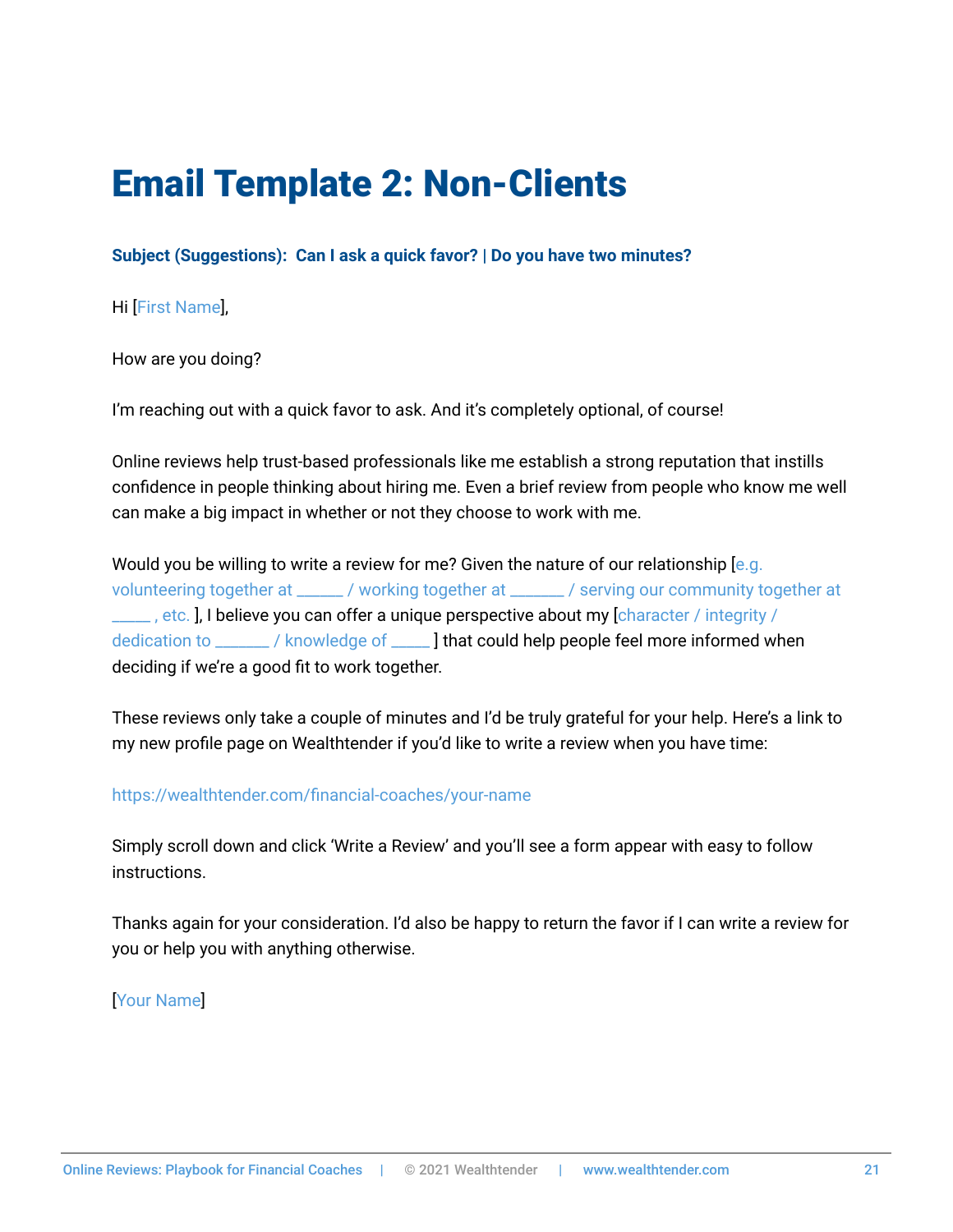## <span id="page-21-0"></span>Review Aggregation:

# <span id="page-21-1"></span>Email Outreach Template for Financial Coaches and Counselors

Use the template on the following page to ask a client if you can republish the review they wrote on Google or Yelp on an industry-specific platform like Wealthtender or your own website.

*Prefer this template in Microsoft Word format? Send an email to yourfriends@wealthtender.com and we'll send it right over.*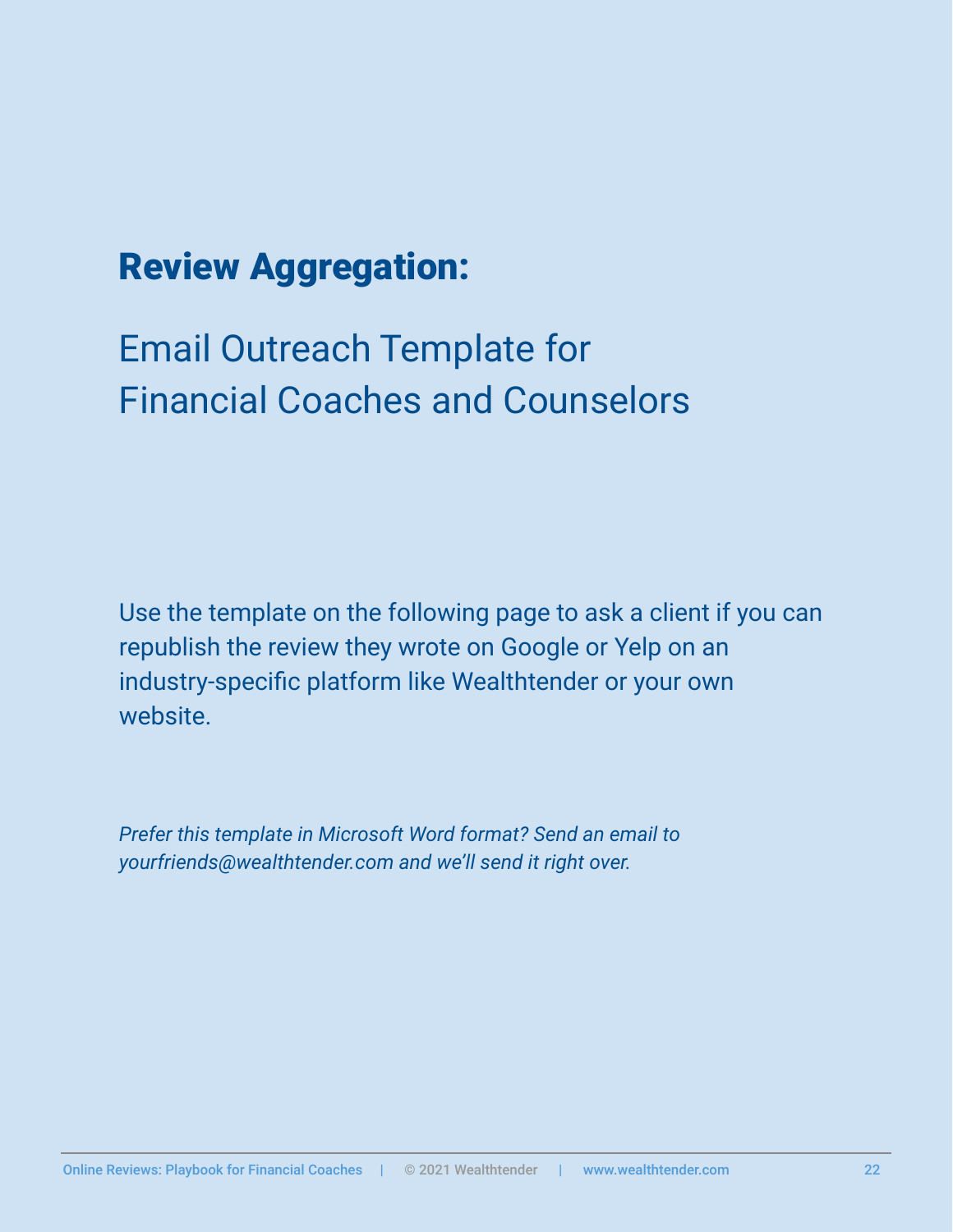# <span id="page-22-0"></span>Email Template: Review Aggregation

### **Subject (Suggestion): Thanks & A Quick Question**

Hi [First Name],

I'm grateful for the recent review you wrote on [Google / Yelp] sharing your experience working with me.

Your review is truly appreciated and helps other people looking for a financial coach decide if we may be a good fit to work together.

Would you mind if I republish your review on my [own website / profile page on Wealthtender]?

Thank you,

[Your Name]